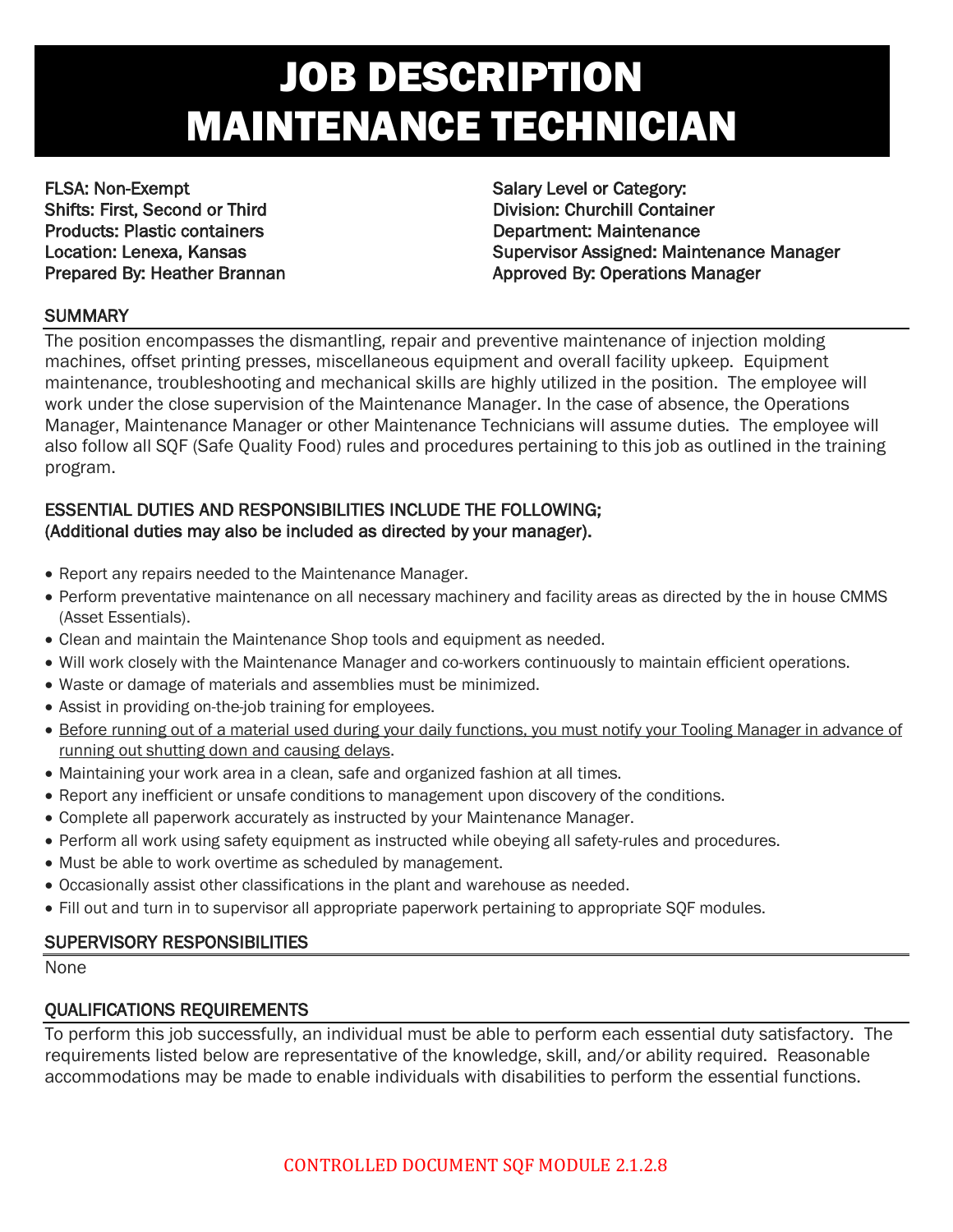## Education and/or experience

• 2-years of on the job training in the Maintenance field, or equivalent combination of education and experience.

## Language skills

- Ability to effectively present information in one-on-one and small group situations to customers, clients and other employees of the organization.
- Must pass Key Train module "Reading for Info" at level 5 or higher.

## Mathematical skills

- Ability to calculate figures and amounts such as discounts, interest, commissions, proportions, percentages, area, circumference, and volume.
- Ability to apply concepts of basic algebra and geometry.
- Must pass Key Train module "Applied Mathematics" at level 5 or higher.

## Reasoning ability

- Ability to apply commonsense understanding to carry out instructions furnished in written, oral, or diagram form.
- Ability to deal with problems involving several concrete variables in standardized situations.
- Must pass Key Train module "Locating Info" at level 5 or higher.

## Certificates, licenses, registrations

• Fork Lift Certification. Technicians must be able to pass operating and written test. (Training will be provided by the company.)

#### Other skills and abilities

Employee will use common hand-tools, Metal Lathes, Mills, Grinders, Drill Presses, Cutting Torches, Welding units, and other motorized equipment. Must have strong mechanical aptitude in conjunction with the understanding of basic physics theories regarding the properties of various tooling metals, heat, time, pressure, hydraulics, vacuum, and molten plastic flow properties. The understanding of electronic control devices, relating to injection molds are encompassed. The proficient use of calipers, micrometers, and dial indicators is a requirement.

## Physical demands

The physical demands described here are representative of those that must be met by an employee to successfully perform the essential functions of this job. Reasonable accommodations may be made to enable individuals with disabilities to perform the essential functions.

- While performing the duties of this job, the employee is regularly required to stand, walk, set, climb or balance, stoop, kneel, crouch, and use hands to finger, handle or free objects. The use of common hand tools and occasionally sharp tools are involved. The employee frequently is required to talk, hear, and communicate with other employees.
- The employee must frequently move and/or lift objects up to 25 pounds and occasionally 50-100 pounds. Specific vision abilities required by this job include close vision, distance vision, color vision, peripheral vision, depth perception and the ability to adjust focus.
- Note: (The utilization of personnel burn protection apparel will be mandatory during procedures involving burn hazards. All employees must wear company approved safety-glasses while in the plant and warehouse areas).

## Work environment

The work environment characteristics described here are representative of those an employee encounters while performing the essential functions of this job. Reasonable accommodations may be made to enable individuals with disabilities to perform the essential functions.

- While performing the duties of this job, the employee is regularly exposed to work near hot, moving mechanical parts and equipment. The employee is exposed to fumes, airborne particles, toxic or caustic chemicals and will be in wet and humid conditions occasionally.
- Vibration and the risk of electrical shock are present. The noise level in the work environment is usually loud.

CONTROLLED DOCUMENT SOF MODULE 2.1.2.8